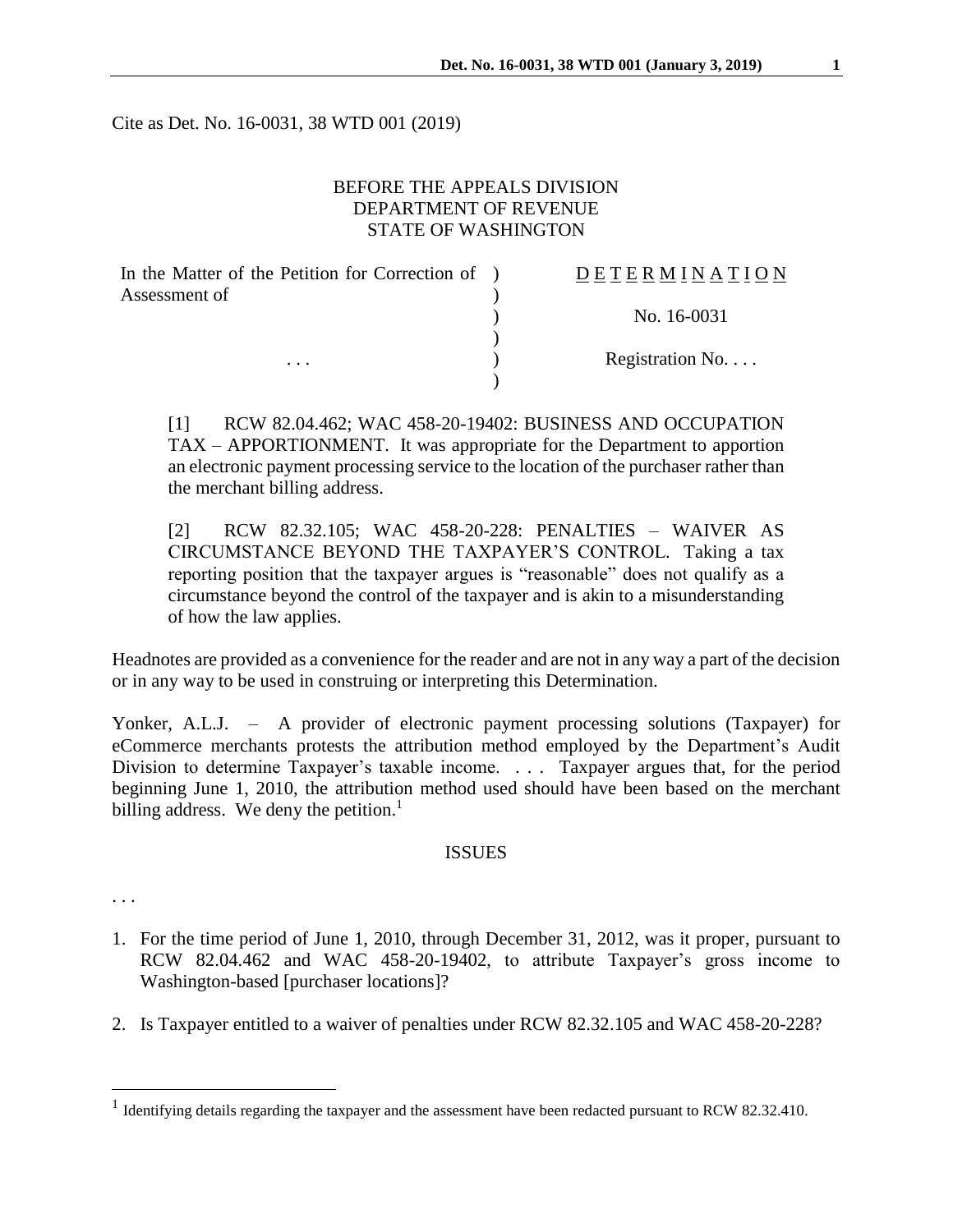## FINDINGS OF FACT

. . . (Taxpayer) is a wholly-owned subsidiary of . . . (Parent), and provides "electronic payment and risk management solutions."<sup>2</sup> More specifically, Taxpayer "partners with and connects a large network of payment processors and other payment service providers to offer merchants a single source solution that simplifies electronic payment management." Put more simply, Taxpayer offers access to the global electronic payment processing system (System) for eCommerce merchants, which primarily conduct their business via the internet, as opposed to traditional "brickand-mortar" stores. In exchange for access to the System, the merchants pay Taxpayer certain monthly fees, including an authorization fee for each electronic payment the merchant seeks to have processed through the System. Throughout the time period at issue, Taxpayer maintained an office in . . . Washington.

In general, a typical transaction involving Taxpayer begins when a purchaser wishes to buy something from one of Taxpayer's participating eCommerce merchants. The purchaser provides the necessary purchase information, including the credit or debit card information, to the merchant. Generally this occurs directly on that merchant's website. The merchant, either manually, from some remote location, or automatically through its website, then transmits that purchase information to Taxpayer, who then facilitates the further transmission of that purchase information to the System. Then the System, in turn, transmits the purchase information ultimately to the bank that issued the purchaser's credit or debit card (Issuer) for authorization of the purchase. Once the Issuer authorizes the purchase, that authorization passes back through the System, then to Taxpayer, then to the merchant, or, often, to the merchant's website. From there, the purchaser receives notice of authorization, and, if authorized, the purchase is complete. Delivery of the goods or service purchased follows as agreed to between the purchaser and the merchant.

During the time period at issue, Taxpayer reported its gross income attributed to Washington under a variety of business and occupation (B&O) tax classifications. For the portion of its gross income that Taxpayer reported under the service and other activities B&O tax, Taxpayer attributed its reported gross income based on the billing address of the merchants using Taxpayer's service.

In 2012, the Department's Audit Division commenced a review of Taxpayer's books and records for the time period of January 1, 2008, through December 31, 2012 (audit period). During the course of that review, the Audit Division found, among other things, that Taxpayer's method for attributing gross income to Washington based on merchant billing address was not appropriate, and instead, the Audit Division found that Taxpayer should have attributed its gross income based on the location of the individual purchasers. . . .

On November 18, 2014, as a result of the Audit Division's review, the Department issued a tax assessment for a total of  $\$\dots$ , which included  $\$\dots$  in service and other activities B&O tax,  $\$\dots$ in use tax and/or deferred sales tax, a five-percent assessment penalty of \$ . . . , and \$ . . . in interest. Taxpayer subsequently appealed only the assessment of service and other activities B&O tax and the five-percent assessment penalty.<sup>3</sup>

 $\overline{a}$ 

<sup>2</sup> Taxpayer was an independent entity prior to 2010, when Parent acquired Taxpayer.

<sup>&</sup>lt;sup>3</sup> As such, the use tax and/or deferred sales tax assessed is beyond the scope of this determination.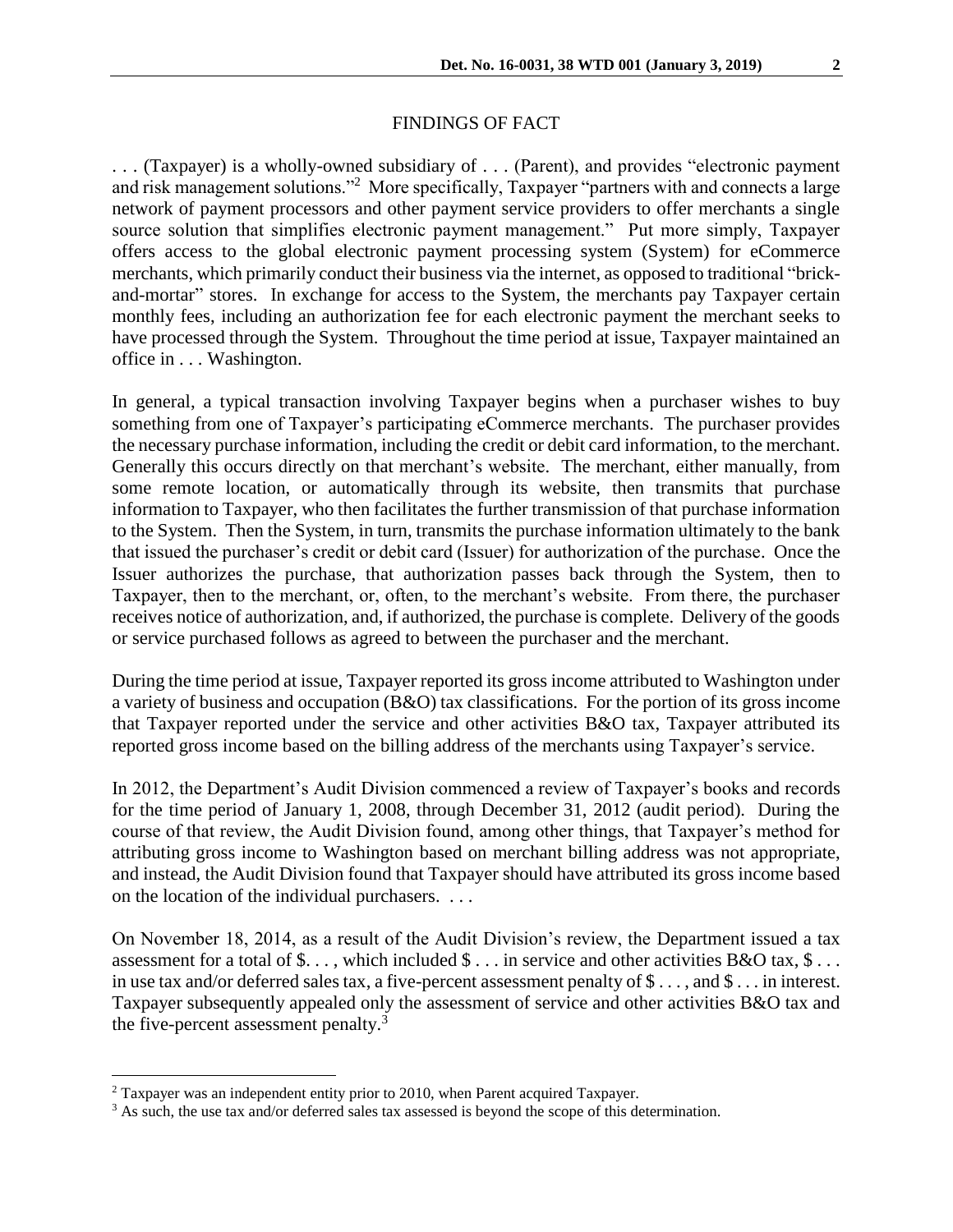## ANALYSIS

Washington imposes a B&O tax on "the act or privilege of engaging in business" in this state. RCW 82.04.220. The B&O tax "is measured by the application of rates against value of products, gross proceeds of sales, or gross income of the business, as the case may be." *Id.* The B&O tax rate used is determined by the nature of the business activity in which a taxpayer engages. *See generally* Chapter 82.04 RCW.

The B&O tax is "extensive and is intended to impose . . . tax upon virtually all business activities carried on in the State." *Analytical Methods, Inc. v. Dep't of Revenue*, 84 Wn. App. 236, 241, 928 P.2d 1123 (1996) (quoting *Palmer v. Dep't of Revenue*, 82 Wn. App. 367, 371, 917 P.2d 1120 (1996)). "Business" is defined broadly to include "all activities engaged in with the object of gain, benefit, or advantage to the taxpayer or to another person or class, directly or indirectly." RCW 82.04.140. Generally, if a taxpayer is engaged in an activity "other than or in addition to an activity taxed explicitly" under Chapter 82.04 RCW, that activity is subject to the "catch-all" service and other activities B&O tax. RCW 82.04.290(2)(a). There is no dispute that the taxable gross income at issue here was properly classified under the service and other activities B&O tax pursuant to RCW 82.04.290(2)(a).

. . .

### 1. Apportionment from June 1, 2010, through December 31, 2012

As of June 1, 2010, the method of apportioning certain gross income for businesses like Taxpayer, that earn income under the service & other activities B&O tax classification, was set forth under RCW 82.04.460(1), which provided as follows:

Except as otherwise provided in this section, any person earning apportionable income taxable under this chapter and also taxable in another state must, for the purpose of computing tax liability under this chapter, apportion to this state, in accordance with RCW [82.04.462,](http://apps.leg.wa.gov/rcw/default.aspx?cite=82.04.462) that portion of the person's apportionable income derived from business activities performed within this state.

Income apportioned to Washington is multiplied by a "receipts factor," the numerator of which is the gross income of the business attributed to Washington and the denominator of which is the gross income of the business worldwide. RCW 84.04.462(1), (3)(a). The statute provides a series of cascading criteria for purposes of determining to which state gross income should be attributed. As of June 1, 2010, RCW 82.04.462(3)(b) provided as follows:

[F]or purposes of computing the receipts factor, gross income of the business generated from each apportionable activity is attributable to the state:

(i) Where the customer received the benefit of the taxpayer's service or, in the case of gross income from royalties, where the customer used the taxpayer's intangible property.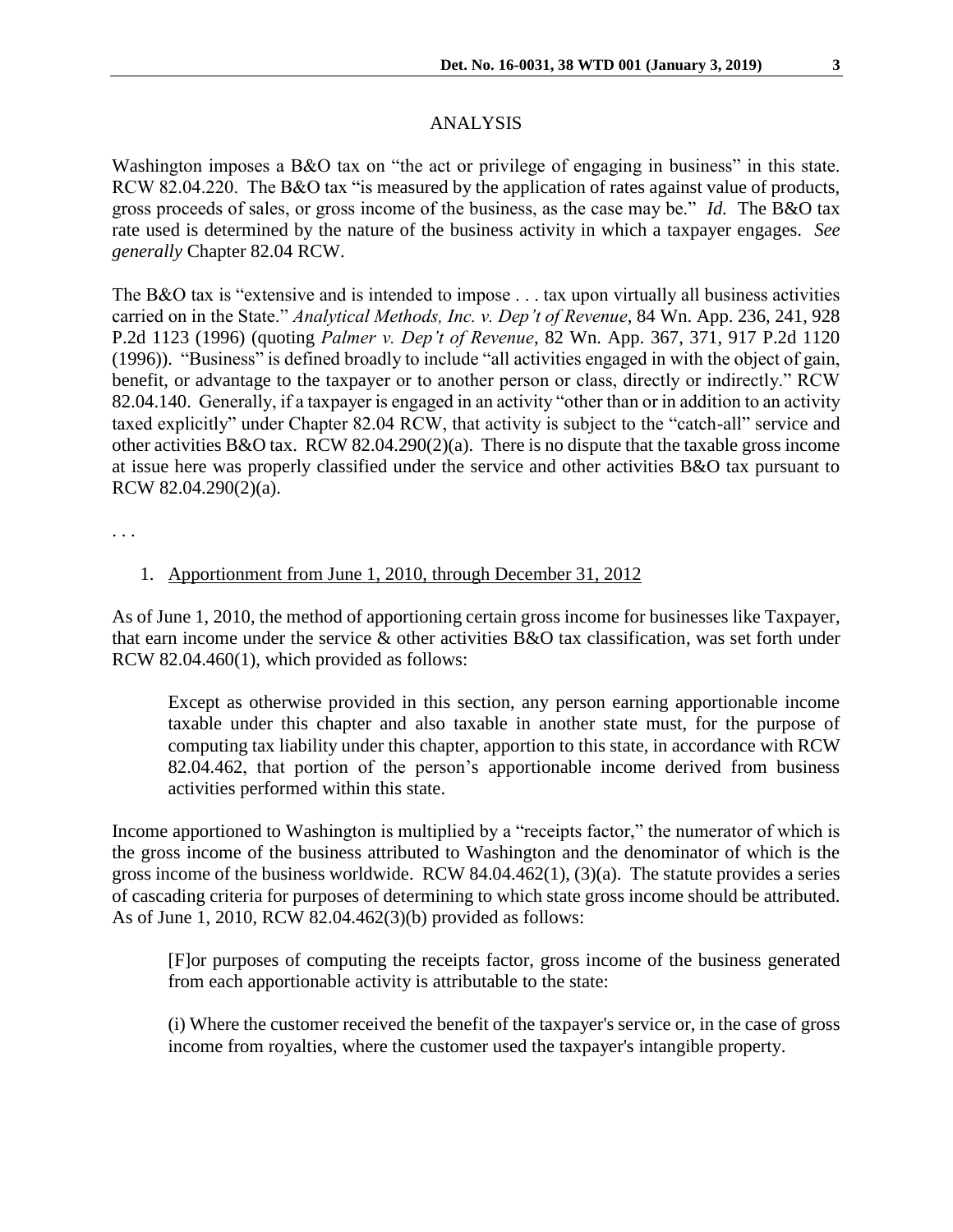(ii) If the customer received the benefit of the service or used the intangible property in more than one state, gross income of the business must be attributed to the state in which the benefit of the service was primarily received or in which the intangible property was primarily used.

(iii) If the taxpayer is unable to attribute gross income of the business under the provisions of (b)(i) or (ii) of this subsection (3), gross income of the business must be attributed to the state from which the customer ordered the service or, in the case of royalties, the office of the customer from which the royalty agreement with the taxpayer was negotiated.

(iv) If the taxpayer is unable to attribute gross income of the business under the provisions of (b)(i), (ii), or (iii) of this subsection (3), gross income of the business must be attributed to the state to which the billing statements or invoices are sent to the customer by the taxpayer.

. . .

 $\overline{a}$ 

(viii) For purposes of this subsection (3)(b), "customer" means a person or entity to whom the taxpayer makes a sale or renders services or from whom the taxpayer otherwise receives gross income of the business. "Customer" includes anyone who pays royalties or charges in the nature of royalties for the use of the taxpayer's intangible property.

WAC 458-20-19402 (Rule 19402) is the Department's administrative rule implementing RCW 82.04.462.<sup>4</sup> Rule 19402(301) provides the following additional information regarding the attribution of apportionable income:

Receipts are attributed to states based on a cascading method or series of steps. The department expects that most taxpayers will attribute apportionable receipts based on (a)(i) of this subsection because the department believes that either the taxpayer will know where the benefit is actually received or a "reasonable method of proportionally attributing receipts" will generally be available. These steps are:

- (a) Where the customer received the benefit of the taxpayer's service . . . ;
	- (i) If a taxpayer can reasonably determine the amount of a specific apportionable receipt that relates to a specific benefit of the services received in a state, that apportionable receipt is attributable to the state in which the benefit is received. This may be shown by application of **a reasonable method of proportionally attributing the benefit among states**. The result determines the receipts attributed to each state. Under certain situations, the use of data based on an attribution method specified in (b) through (f) of this subsection may also be a reasonable method of proportionally attributing receipts among states (see Examples 4 and 5 below).

<sup>4</sup> Rule 19402 was originally issued on an emergency basis on June 2, 2010, and then extended on an emergency basis in successive installments until it was permanently adopted on September 17, 2012, finally becoming effective October 18, 2012.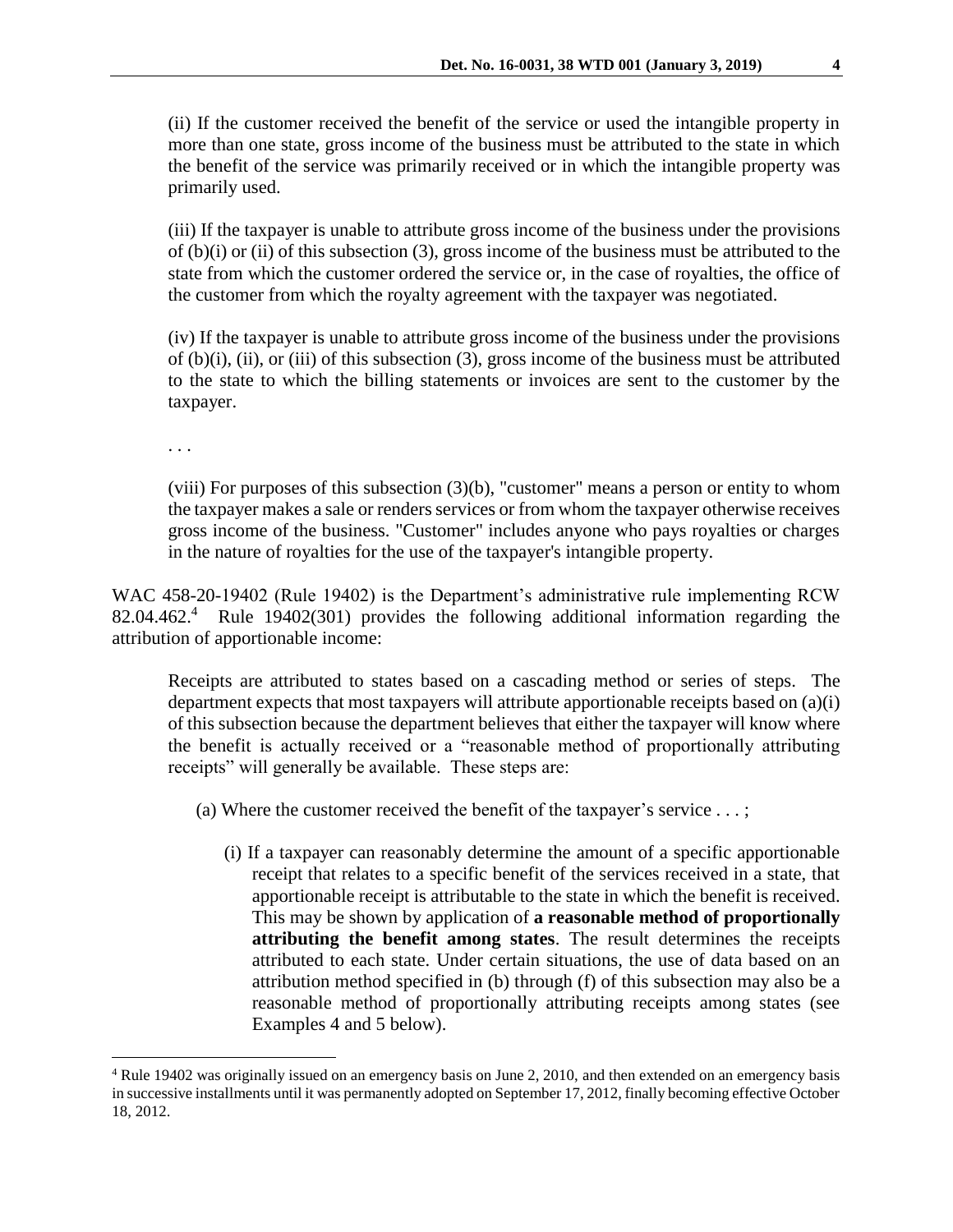(ii) If a taxpayer is unable to separately determine or use a reasonable method of proportionally attributing the benefit of the services in specific states under (a)(i) of this subsection, and the customer received the benefit of the service in multiple states, the apportionable receipt is attributed to the state in which the benefit of the service was primarily received. Primarily means, in this case, more than fifty percent.

(Emphasis added). Rule 19402(301) goes on to describe additional cascading steps in the series that a taxpayer is to follow if either (a)(i) or (a)(ii) are not feasible. These additional steps mirror the steps described in RCW 82.04.462(3)(b)(iii) – (vii), listed, in part, above. As Rule 19402(301) makes clear, most taxpayers will generally be able to attribute their apportionable gross income under Rule 19402(301)(a)(i) because the location of the "benefit of that taxpayer's service" is easily determined, or through some "reasonable method" of determining such location.

Rule 19402(303)(c) defines the "benefit of the taxpayer's service" in particular situations, stating, in relevant part, "[i]f the taxpayer's service does not relate to real or tangible personal property, the service is provided to a customer engaged in business, and the service relates to the customer's business activities, then the benefit of the taxpayer's service is **received where the customer's related business activities occur**." *Id.* (Emphasis added).

Here, we conclude that (1) Taxpayer's electronic payment processing services for its merchant customers do not relate to real or tangible personal property, (2) Taxpayer provides those services to its merchant customers, who are engaged in business, and (3) those services relate to those merchants' business activities of completing online sales of goods or services. As such, pursuant to Rule 19402(303)(c), Taxpayers' merchant customers receive the benefit of Taxpayer's service where those merchants' related business activity occurs.

To determine where Taxpayer's customers' related business activity occurs, we must first determine *what* Taxpayer's customers' "related business activity" is, and then, *where* that activity occurred. As discussed above, Taxpayer's customers are the merchants, and we conclude that the merchants' "related business activity" is completing online sales of goods or services. As to *where* the merchants make those online sales of goods or services, we conclude that the most reasonable method here is to treat such online sales as occurring at the purchaser's location, where the purchaser ultimately receives notice that the sale was authorized, and is, thereby, completed.<sup>5</sup>... This method is authorized under RCW 82.32.100(1).

As such, Taxpayer's original method of using the merchants' billing addresses to attribute its gross income to Washington, presumably pursuant to RCW 82.04.462(3)(b)(iv) and its counterpart in Rule 19402(301)(c), was incorrect. This is because, as Rule 19402(301) makes clear, the attribution methods are arranged in a "cascading . . . series of steps," requiring a taxpayer to attribute based on the first feasible step it encounters in that series. We have concluded that Taxpayer's gross income should be attributed to the purchasers' locations under RCW

 $\overline{a}$ 

<sup>5</sup> Unlike cases in which a merchant completes a sale at its brick-and-mortar physical location, an internet sale allows the purchaser the convenience of completing the sale electronically from any location of the purchaser's choosing, so long as the internet is available from that location.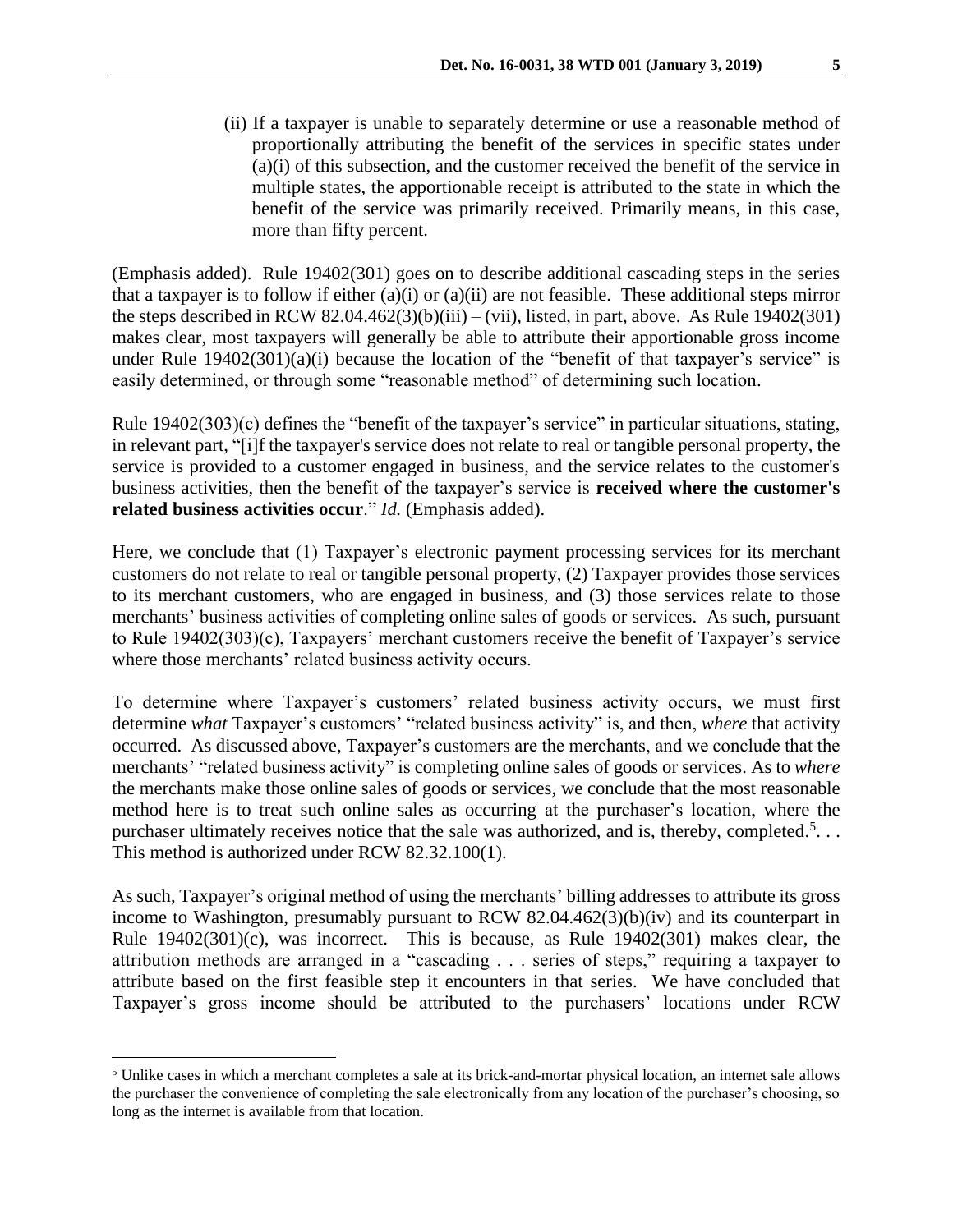82.04.462(3)(b)(i), and its counterpart in Rule  $19402(301)(a)(i)$ .<sup>6</sup> Accordingly, Taxpayer is not entitled to "drop down" to lower steps in the series for attribution of its gross income, and, therefore, may not attribute based on the merchants' billing addresses.

Taxpayer also argues that the "reasonable method of proportionally attributing receipts" language under Rule 19402(301)(a)(i) should be disregarded, and, without such language, Taxpayer argues its gross income should be attributed pursuant to one of the lower cascading steps. Taxpayer maintains that because RCW 82.04.462(3)(b)(i), the statutory basis for Rule 19402, did not contain any language permitting a "reasonable method" until RCW 82.04.462 was amended in 2014, the Department exceeded its statutory authority when it included the "reasonable method" language in Rule  $19402(301)(a)(i)$  beginning on June 2, 2010.<sup>7</sup>

We find this argument unpersuasive. The 2014 amendment to RCW 82.04.462(3)(b)(i) was the codification of the Department's interpretation of the original version of RCW 82.04.462(3)(b)(i), in effect from June 1, 2010, which interpretation was formally announced with the Department's promulgation of Rule 19402 on the following day. The 2014 amendment was merely a technical corrections bill. *See* Laws of 2014, ch. 97, § 101. Thus, the 2014 amendment to RCW 82.04.462 was effective retroactively to the original effective date of that statute, which was June 1, 2010. *See State v. Dunaway,* 109 Wn.2d 207, 216 n.6, 743 P.2d 1237 (1987) (recognizing that "subsequent enactments that only clarify an earlier statute can be applied retrospectively.").

For these reasons, we affirm the attribution method used by the Audit Division to determine Taxpayer's apportionable gross income in Washington under RCW 82.04.462 and Rule 19402.

2. Waiver of Penalties

 $\overline{a}$ 

The authority to waive or cancel penalties or interest is found in RCW 82.32.105. Specifically, RCW 82.32.105(1) provides that if the failure to pay a tax when due is the result of circumstances beyond the control of the taxpayer, the Department shall waive penalties. Rule 228 provides

<sup>&</sup>lt;sup>6</sup> We note that Rule  $19402(301)(a)(i)$  states that "[u]nder certain situations, the use of data based on an attribution method specified in (b) through (f) of this subsection may also be a reasonable method of proportionally attributing receipts among states (see Examples 4 and 5 below)." Thus, Rule 19402(301)(a)(i) contemplates that in "certain situations" even customer billing addresses may be a reasonable method of attribution. However, the two cited examples make clear that using customer billing addresses is a reasonable method under Rule 19402(301)(a)(i) if the taxpayer's customers generally receive the benefit of the taxpayer's services at that billing address location. Here, as we have concluded above, the merchants do not receive the benefit of Taxpayer's services at their respective billing address locations, but at the purchasers' locations. As such, Taxpayer is not entitled to use the billing addresses of the Issuers and Acquirers as a reasonable method under Rule 194(301)(a)(i).

<sup>&</sup>lt;sup>7</sup> RCW 82.04.462(3)(b)(i) was amended as of June 12, 2014, adding the bold language below:

Where the customer received the benefit of the taxpayer's service or, in the case of gross income from royalties, where the customer used the taxpayer's intangible property. **When a customer receives the benefit of the taxpayer's services or uses the taxpayer's intangible property in this and one or more other states and the amount of gross income of the business that was received by the taxpayer in return for the services received or intangible property used by the customer in this state can be reasonably determined by the taxpayer, such amount of gross income must be attributed to this state**.